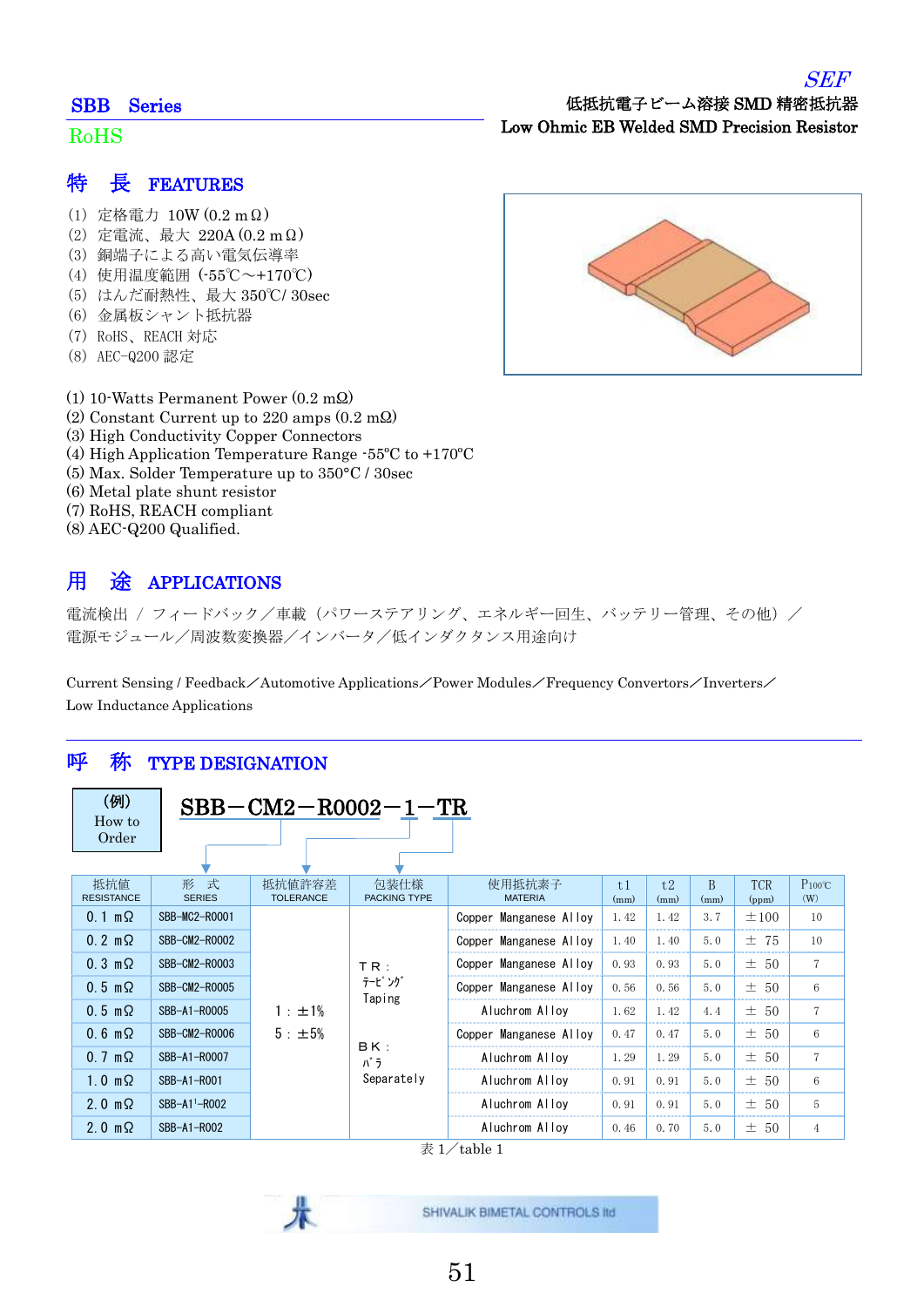Ī

SEF

#### 寸 法 DIMENSIONS



For 0.1 mΩ, 4.8 mm +0.1/-1.0

単位/unit (mm)

## 推奨ランドパターン RECOMMENDED PAD DIMENSIONS

术



## 定 格 RATING

| 抵抗値/ Resistance Values                           | 0.1, 0.2, 0.3, 0.5, 0.6, 1, 2          | (mΩ) |  |
|--------------------------------------------------|----------------------------------------|------|--|
| 抵抗値許容差/Tolerance                                 | 1.5                                    | (%)  |  |
| TCR - 抵抗温度係数(抵抗素子)*                              | < $\pm$ 10 (Manganese),                |      |  |
| TCR - Temperature Coefficient (Resistive Alloy)* | $<$ -25 (Aluchrom)                     |      |  |
| 使用温度範囲/Applicable Temperature Range              | $-55 \sim +170$                        | °C   |  |
| 負荷能力/Load Capacity                               | 表 1 参照/ See table 1                    |      |  |
| インダクタンス/Inductance                               | $\leq 3$                               | nH   |  |
| 耐久性/Stability Deviation                          | $< 0.5$ after 2000 Hours. Tt* = 110 °C | $\%$ |  |
| * T <sub>t</sub> = 端子温度/Terminal temperature     | $<$ 1.0 after 2000 Hours. Tt* = 140 °C | %    |  |

 $\overline{*+20}$  ~ +60℃

SHIVALIK BIMETAL CONTROLS IId